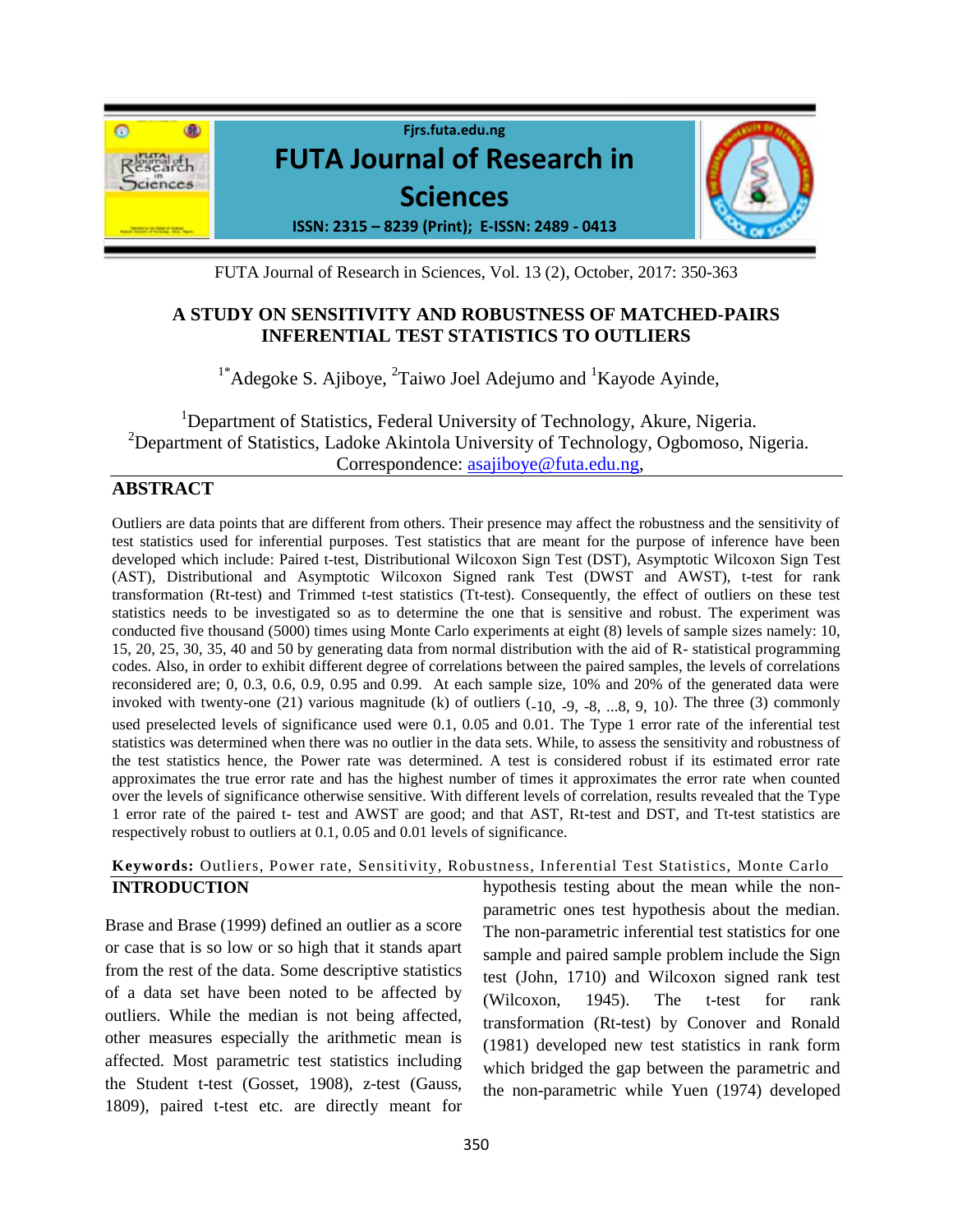another test statistic called the trimmed t-test (Tttest) which excludes outliers in its test procedure. The menace of outliers on these various test statistics needs to be investigated as this inevitably affects inference. Consequently, this research work examines the effect of outliers on some test statistics so as to determine the one that is robust and sensitive to outliers. Therefore, this study identified, Distribution Wilcoxon Sign rank test (DWST) and the Paired t-test Statistics to be sensitive while the Sign test (Asymptotic Sign test (AST), Distribution Sign test (DST)) and Trimmed t-test (Tt-test) Statistics were also identified to be robust to outliers.

### **Review on some matched-pairs inferential test statistics**

#### **Paired (or related samples) t-test**

A paired t-test can be used to compare means when there are two samples in which observations in one sample can be paired with observations in the other sample. In order words the two samples related or dependent. Its test statistic is given as:

$$
T = \frac{\overline{D} - \mu_D}{SE(\overline{D})}
$$
 (1)

Where *n*  $SE(\overline{D}) = \frac{S_D}{\overline{D}}$ ,  $\overline{D}$  = the (sample) mean of

the difference scores,  $\mu_D$  = the mean difference in the population, given a true H<sub>0</sub> (often $\mu_D = 0$ , but not always),  $S_D$  = the sample standard deviation of the difference scores (with division by n-1),  $SE(\overline{D})$  = the standard error of the mean difference scores with  $df = n-1$  and n is the number of matched pairs.

#### **The sign test**

The sign test discovered by John, (1710) is a nonparametric test that is used to test whether or not two groups are equally sized. It is used when dependent samples are ordered in pairs, where the bivariate random variables are mutually

independent. It is based on the plus and minus sign of the observation and not on their numerical magnitude. It is also called the binomial sign test, with p=0.5. The sign test is considered a weaker test, because it tests the pair value below or above the median and it does not measure the pair difference (Wikipedia, 2016). The paired sample sign test is an alternative to the paired sample ttest. The test statistics are  $W^+$ or  $W^-$ . Under  $H_0$ , binomial distribution is used and  $H_0$  is rejected if P (W  $\leq$  W<sup>+</sup>) <  $\alpha$  or P (W  $\leq$  W<sup>-</sup>) <  $\alpha$   $\alpha$ /<sub>2</sub> is used instead of  $\alpha$  when the test is two-tail. Asymptotically, the sign test has its distribution binomial (n, **0.5**) formula as:  ${}^nC_x q^{n-x}$ ,  $p_x$  $n - x$  $^{n}C_{x}q^{n-x}, p_{x}$  with  $p_x = 0.5$ .

Its asymptotic test statistic is:

$$
Z = \frac{W^{+} - \frac{n}{2}}{\sqrt{\frac{n}{4}}} \sim N(0,1)
$$
 (2)

#### **Wilcoxon signed rank test**

Wilcoxon signed-rank test proposed by Wilcoxon, (1945) is a non-parametric statistical hypothesis test used when comparing two related samples, or repeated measurements on a so assess whether their population mean ranks differ (i.e it is a paired difference test). It can be used as an alternative to the paired student's t-test for dependent samples when the population cannot be assumed to be normally distributed. The test was further popularized by Sidney, (1956).The test in his influential text book on non-parametric he used the symbol T for value related to, but not the same.(Wikipedia, 2016).

The asymptotic distribution of Wilcoxon signed rank test is:

$$
Z = \frac{T^+ - E_0(T^+)}{\sqrt{V_0(T^+)}} \sim N(0,1)
$$
 (3)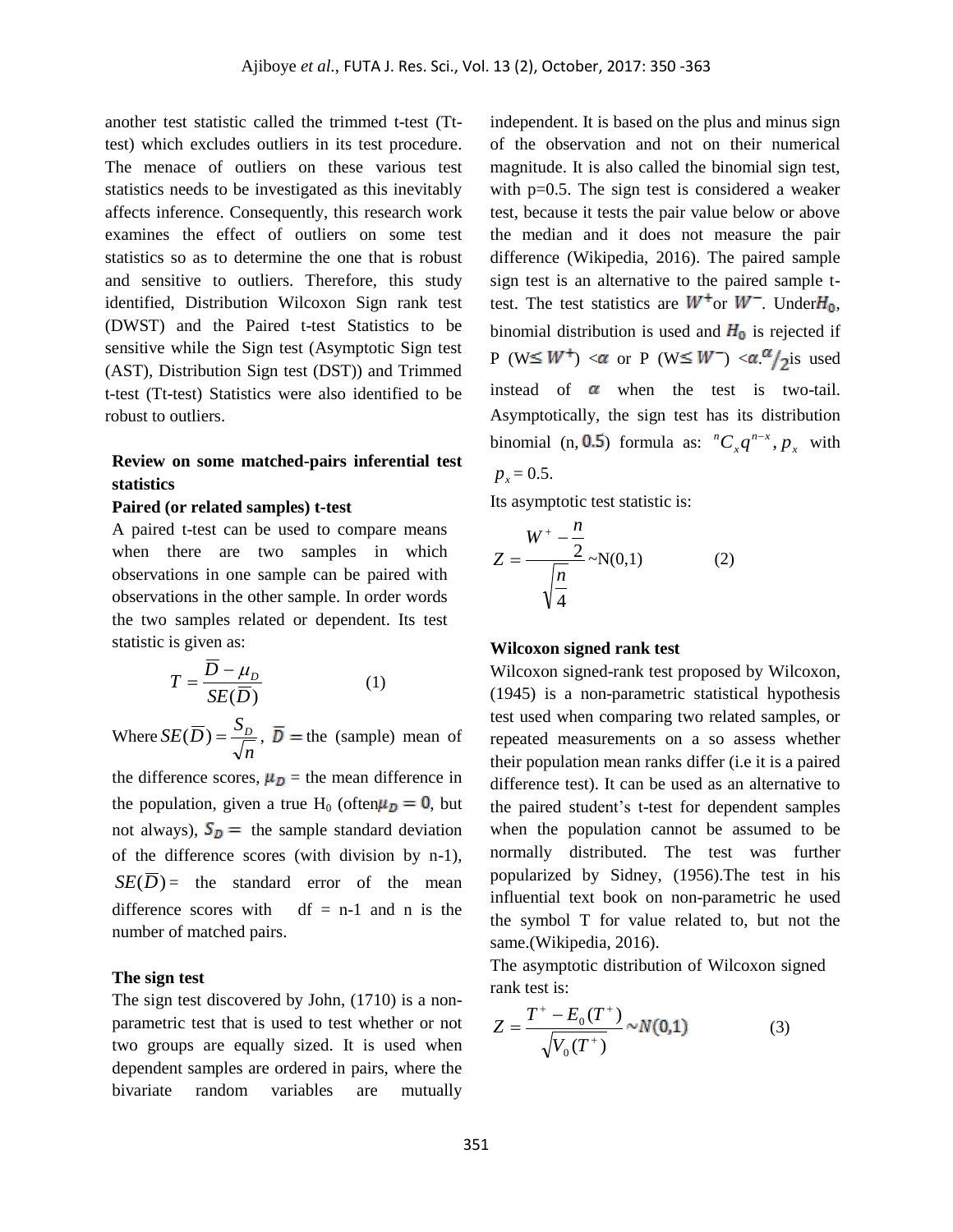where
$$
E_0(T^+) = \frac{(n+1)}{4}
$$
 and  

$$
V_0(T^+) = \sqrt{\frac{n(n+1)(2n+1)}{24}}
$$

24

 $\overline{a}$ 

# **T-test for Rank Transformation in one and matched pairs sample**

Conover and Ronald (1981) bridged the gap between parametric and non-parametric test by proposing new test statistic. The test statistic was defined as follows: Let  $D_1$ ,  $D_2$ ,...,  $D_n$ represent independent random variables with a common mean where in the case of matched pairs  $(X_i, Y_i)$ ;  $D_i = X_i$ ,  $Y_i$ . The test statistic is defined as:

$$
T = \frac{\sum_{l=1}^{n} R_i}{\sqrt{\sum_{l=1}^{n} R_i^2}}
$$
 (6)

Where  $R_i = (sign D_i) x (rank of / D_i)$ 

*n*

The alternative t-test statistic is computed on the signed ranks as;

$$
t_R = \frac{\sum_{l=1}^{R_i} R_i}{\sqrt{n \sum_{l=1}^{n} R_i^2 - (\sum_{l=1}^{n} R_i)^2}}
$$
(7)

which is compared with the t-distribution (n-1) degree of freedom.

 $t<sub>R</sub>$  can be expressed as:

$$
t_R = \frac{T}{\sqrt{\frac{n}{n-1} - \frac{T^2}{n-1}}} \tag{8}
$$

Which was defined to be a monotonic function of T.

#### **The Trimmed t-test**

Yuen proposed another test statistic for the independent two-sample case, under unequal population variances that excludes outlier in (1974) named the Trimmed t-test (Keselman, Wilcox, Algina, and Fradette, 2008).The trimmed mean is computed by removing g-observations from each tail of the distribution. The trimmed mean is computed as follows:

$$
\overline{X}_{t} = \frac{X_{g+1} + X_{g+2} + \dots + X_{n-g}}{n-2g} \tag{9}
$$

Where  $x_1,...,x_n$  are the ordered values in a sample,  $g =$  observations trimmed from each tail of the sample distribution,  $n - 2g =$  the number of observations in the trimmed sample.

In addition to the trimmed mean, the Winsorized mean is required to compute the appropriate variance estimate. Instead of "trimming" this method replaces the most extreme g- observations by the next-most-extreme value. The Winsorized mean is computed as:

$$
\overline{X}_{w} = \frac{([g+1]X_{g+1} + X_{g+2} + \dots + [g+1]X_{n-g})}{n} (10)
$$

The Winsorized sum-of-squared derivation is computed as:

$$
SSD_{w} = [g+1][x_{g+1} - \overline{X}_{w}]^{2} + [x_{g+2} - \overline{X}_{w}]^{2} + \cdots + [g+1][x_{n-g} - \overline{X}_{w}]^{2}
$$
\n(11)

The Winsorized variance is obtained as:

$$
S_w^2 = \frac{SSD_w}{n - 2g - 1} \tag{12}
$$

#### **Methodology**

#### **Matched Pairs Sample Problem**

Using Monte Carlo simulation procedures, data were generated from the univariate normal distribution with the aids of R-programming statistical codes.

Y<sup>i</sup> was generated from the univariate normal distribution with means  $(\mu_1 = \mu_2) = 10$  and Standard deviations ( $\sigma_1 = \sigma_2$ ) = 5 Magnitude of outlier (k). Percentages of the generated data to be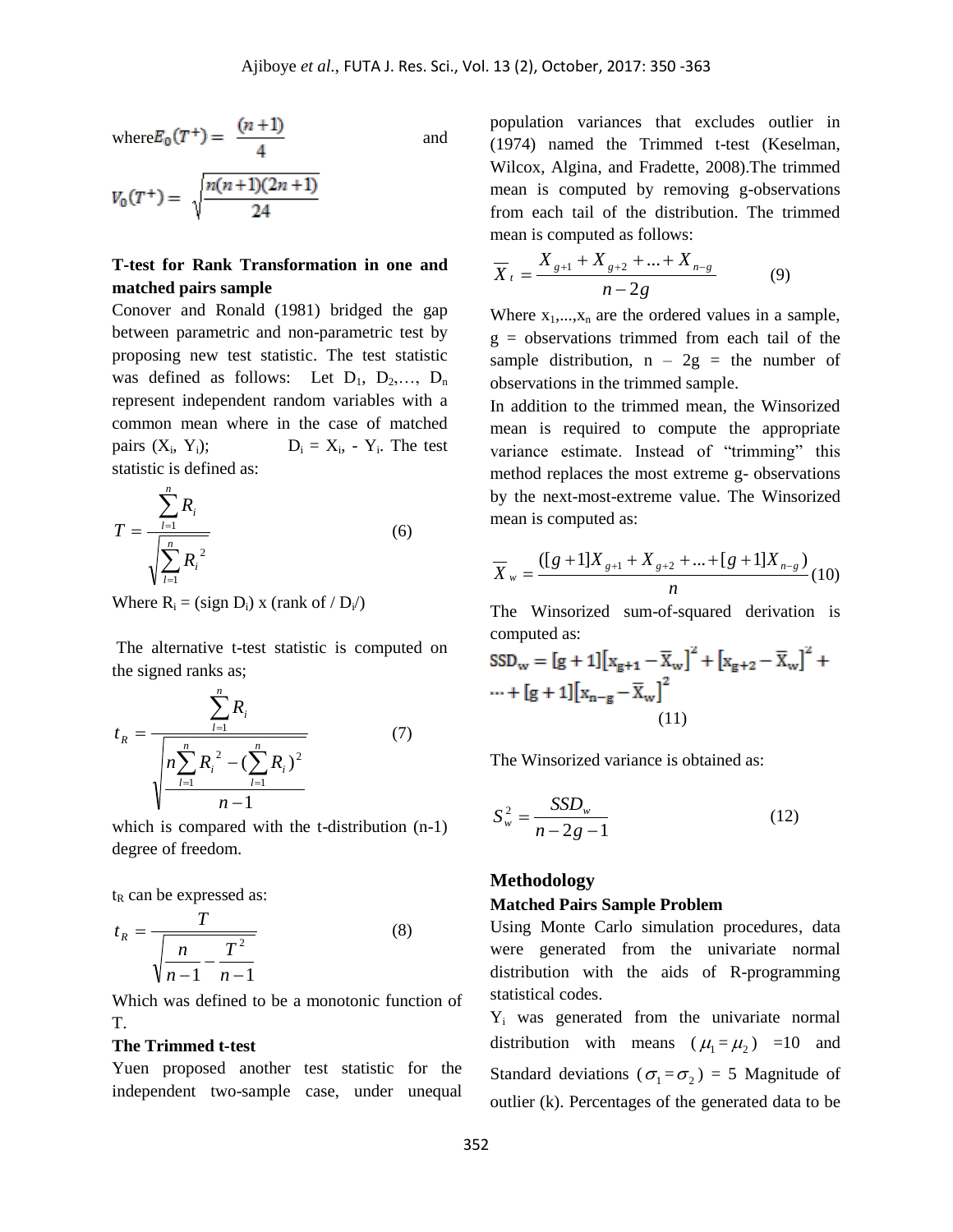invoked with outliers are 10% and 20%. In the same vein, twenty one (21) magnitude of outliers (k) taken are: -10, -9, -8, ... 8, 9, 10. In order to exhibit different degrees of correlations between paired observations, the levels of correlation used are:  $\rho_{12} = \rho = 0, 0.3, 0.6, 0.9, 0.95$  and 0.99. At eight sample sizes namely: 10, 15, 20, 25, 30, 35, 40 and 50 the experiment was replicated five thousand (5000) times.

The simulation procedures for invoking the outliers and estimation of the Type 1 error rate of the paired test statistics are as follows:

(i) Choose a percentage of the data to be replaced with outliers.

(ii) Choose a particular magnitude of outlier to invoke into the generated data

(iii) Choose a sample size to work with, say n.

(iv) Generate random sample with size n from

a normal distribution  $\mu_1 = \mu_2 = 10$ 

and  $\sigma_1 = \sigma_2 = 5$ 

 $Y^{\sim N(10, 25)}$ 

- (v) Randomly select those observations making up the percentage of the generated data to be replaced with outliers.
- (vi) Outliers are invoked as follows:

$$
Y(i)outlier = k*Max (Yi) + Yi (13)
$$
  
Where: Y<sub>i</sub> = selected generated  
observation i

 $Y(i)_{\text{outlier}} =$  Outlier to replace  $Y_i$ 

k= Magnitude of outliers

 $Max(Y_i)$  = Maximum of the generated data

(vii) Replace the outliers in the data originally generated in (iv)

(viii) Apply the various test statistics and keep their p-values.

(ix) For each test statistics in (viii), define:

$$
A_i = \begin{cases} 1, & \text{if } p - value < \alpha \\ 0, & \text{otherwise} \end{cases} \tag{14}
$$

Where  $\alpha$  is a preselected level of significance, say  $0.1$ .

(x) Repeat steps (v) to (ix) five thousand (5000) times, R= 5000.

(xi) For each of the test statistics, sum the results obtained in step (x), i.e

$$
A = \sum_{i=1}^{R} A_i \tag{15}
$$

(xii) For each of the test statistics, divide the result in step (xi) by the number of replications to estimate the Type 1 error of each test statistics, i.e

$$
B_{\alpha} = \frac{\sum_{i=1}^{R} A_i}{R} = \frac{A}{R}
$$
 (16)

(xiii) Choose another magnitude of outlier to invoke into the generated data and repeat step  $(v)$  to  $(xii)$ .

(xiv) Repeat step (v) to (xiii) until all the magnitudes of the outliers are exhausted.

(xv) Choose another sample size to work with and repeat step (v) to (ix)

(xvi) Repeat step (v) to (xv) until all the sample sizes are exhausted.

(xvii) Choose another percentage of the data to be replaced with outliers and repeat step (ii) to (xvi).

(xviii) Repeat step (ii) to (xvii) until all the levels of percentages are exhausted.

The random sample of observations in step (iv) are paired correlated observations generated using equations provided by Ayinde, (2007) given as:

$$
Y_1 = \mu_1 + \sigma_1 Z_1 \tag{17}
$$
  
\n
$$
Y_2 = \mu_2 + \rho_{12} \sigma_2 Z_1 + \sqrt{m_{22}} Z_2 \tag{18}
$$

Where  $Z_1 \sim N(0, 1)$ ,  $Z_2 \sim N(0, 1)$ , and  $m_{22} = \sigma_2^2(1-\rho_{12}^2)$ 

It should be noted that in invoking the paired observations with outliers, the paired randomly selected observations are invoked with outliers separately. Moreover, all steps above were taken for each level of correlation.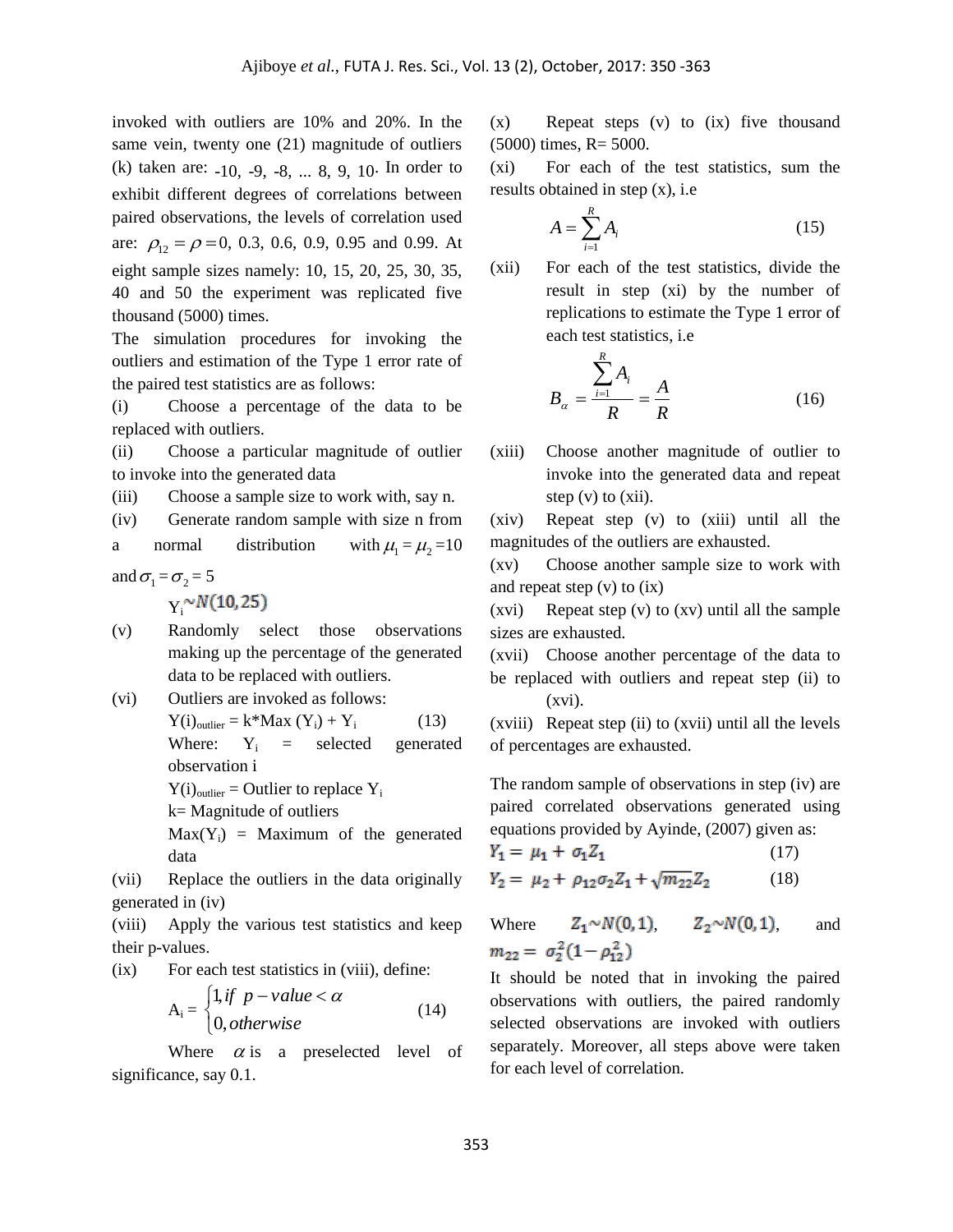#### **Sensitivity and Robustness of the Test Statistics**

The test statistics were considered robust if their estimated Type 1 error rates at different % and magnitude of outliers are within the preferred interval of levels of significance suggested by Kuranga (2015) and used by Ayinde, et.al (2016) as presented in Table 1.

On the other hand, the test statistics were considered sensitive if as percentage of outliers and magnitude of outliers increase, the Type 1 error rate of the test statistics also increases. i.e many do not fall into the preferred intervals (the null hypothesis is rejected often).

| True level of significance | Preferred interval                                    |
|----------------------------|-------------------------------------------------------|
| 0.1                        | $0.095 - 0.14$                                        |
| 0.05                       | $0.045 - 0.054$                                       |
| 0.01<br>$-$<br>$\sim$      | $0.005 - 0.014$<br>$\sim$ $\sim$ $\sim$ $\sim$ $\sim$ |

### **Table 1: The True level of significance and preferred interval**

Source: Kuranga, (2015) and Ayinde et.al (2016)

# **Examination under matched-pairs sample problem**

The number of times Type 1 error rates were within the preferred interval was counted over the levels of correlation, percentage of outliers, magnitude of outliers and sample size. A test statistic that is robust is expected to have the highest number of counts, the mode and sensitive if the count is the smallest.

#### **Results and Discussion**

The results of Type 1 error rates of one and paired inferential test statistics as affected by outliers are presented and discussed as follows:

#### **Matched Pairs Sample Problem**

The simulation results for Type 1 error rate are available in (Adejumo, 2016) and the graphical representations of the test statistics are presented and discussed.

# **Type 1 Error Rates investigation of Matchedpairs test Statistics**

The Simulation results of Type 1 error rates of the inferential test statistics for the matched pairs sample problem at 0.1, 0.05 and 0.01 are provided in (Adejumo, 2016) while the sample graphs at differentlevels of significance are presented and discussed.

### **Results of Type 1 Error Rates for matched pairs sample at 0.1 level of significance**

Figure 1 given below shows graphical representations of the Type 1 error rate of the matched-pairs test statistics at 0.1 level of significance. Having counted over levels of correlation, it was observed that the Type 1 Error rate of Paired t-test, AWST, Rt-test, AST and DWST in this order are good while, that of Tt-test and DST are not good.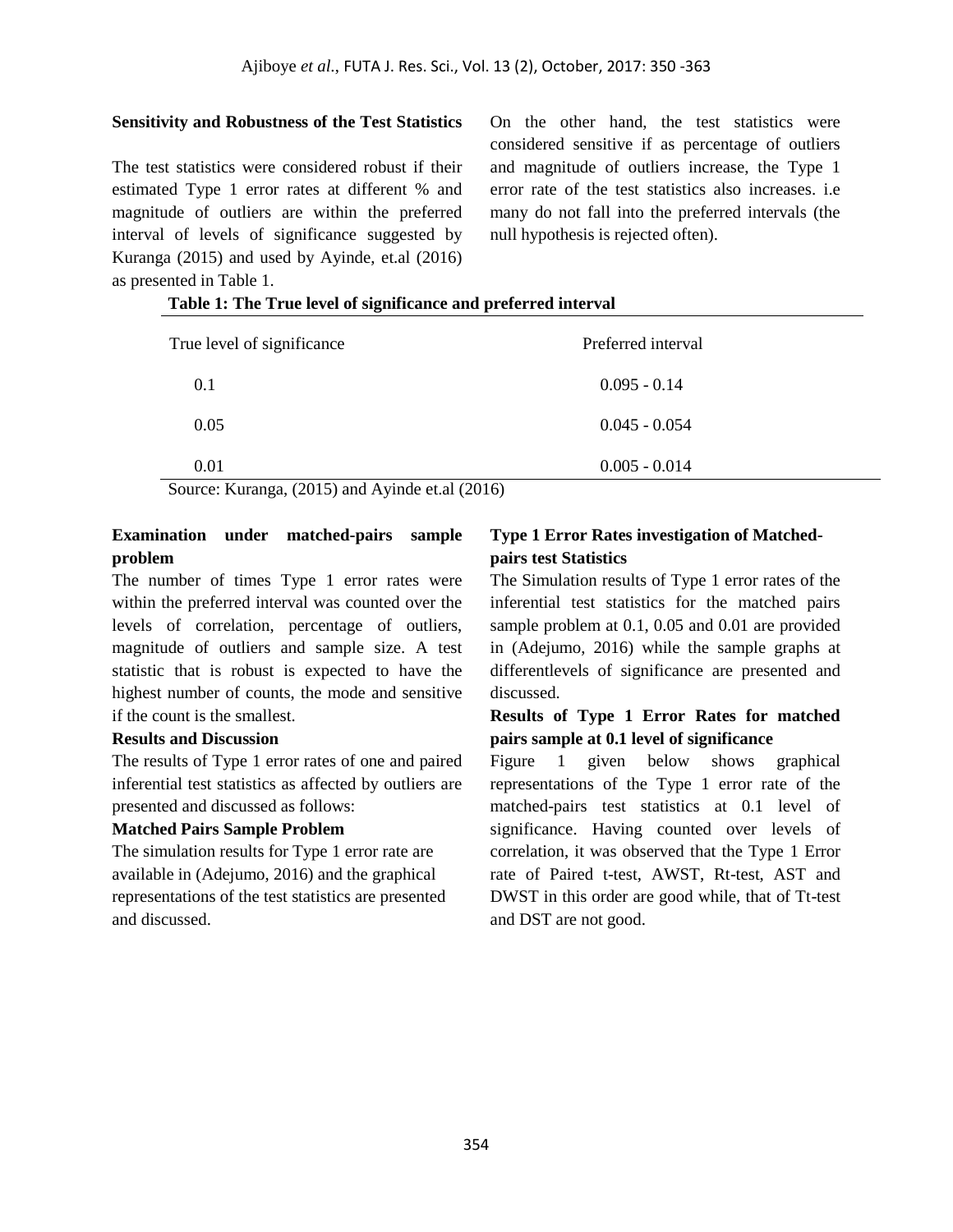

(a)



(b)

Figure 1: Graphical representation of Type 1 error rate of Matched–Pairs sample test statistics at 0.1 level of significance.

# **Results of Type 1 Error Rates for matched pairs sample at 0.05 level of significance.**

Figure 2 shows the graphical representation of Type 1 error rate of the matched-pairs test statistics at 0.05 level of significance. Also, having

counted over levels of correlation, it can be seen that the Type 1 Error rate of DWST, AWST, Paired t-test and Rt-test, in this order are good while, that of Tt-test, DST and AST are not good.

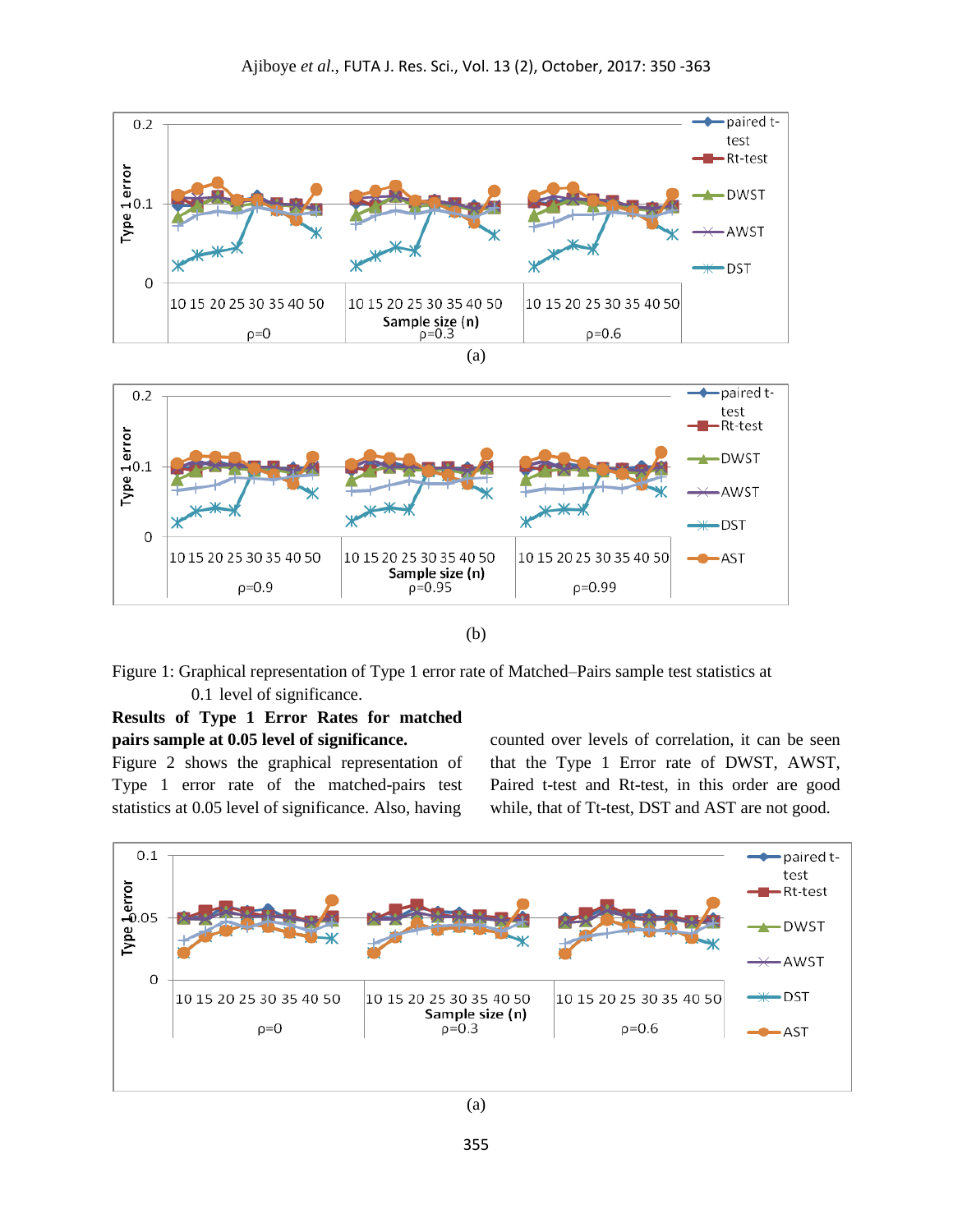

(b)

**Figure 2: Graphical representation of Type 1 error rate of Matched–Pairs sample test statistics at 0.05 level of significance.**

**Results of Type 1 Error Rates for matched pairs sample at 0.01 level of significance.**

Figure 3 shows the graphical representation of Type 1 error rate of the matched-pairs test statistics at 0.01 level of significance. Also, having counted from Simulation results available in (Adejumo, 2016) over levels of correlation, it can be observed that the Type 1 Error rate of all the test statistics are good, except DST, AST and Tttest test statistics.



(a)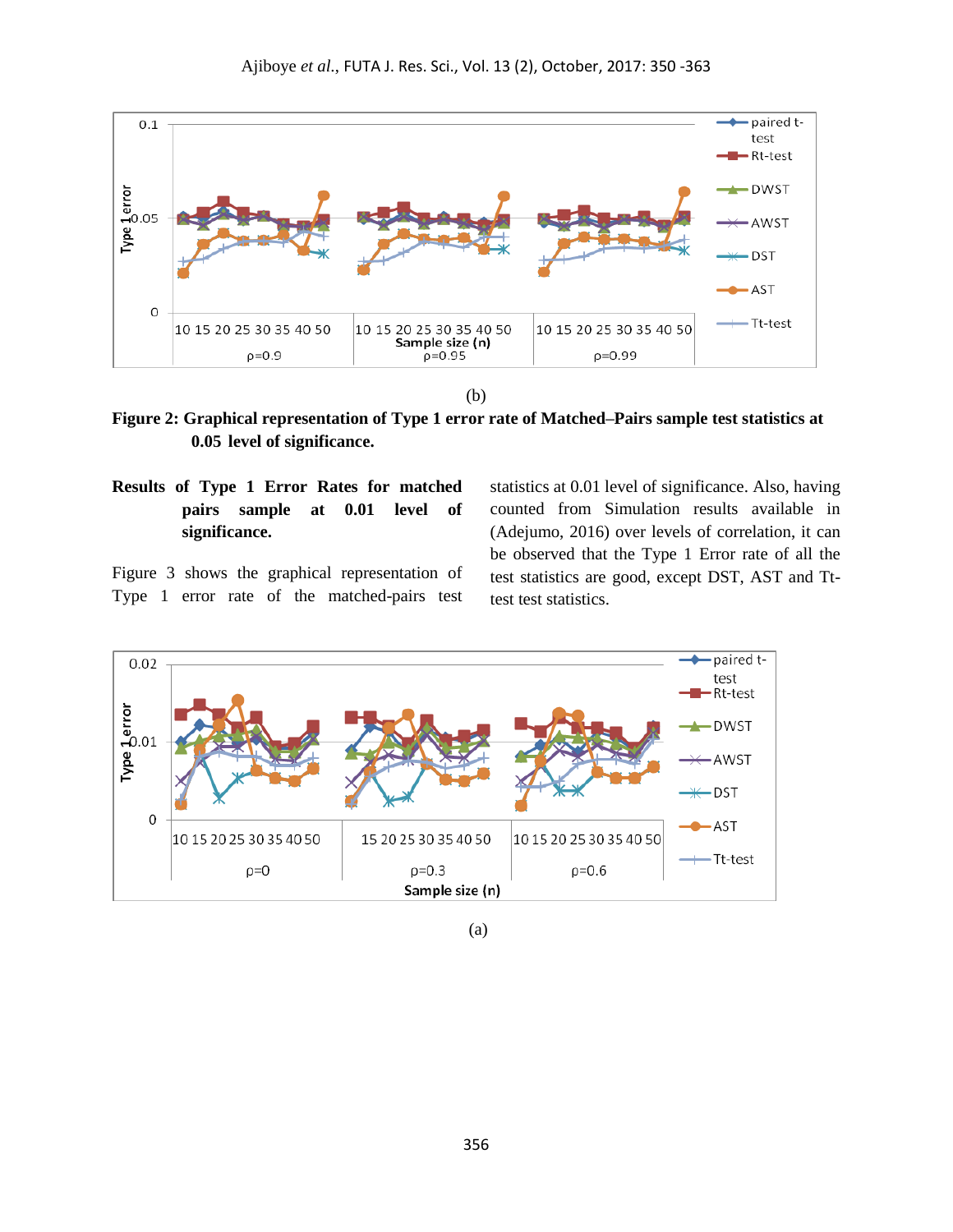

```
(b)
```
**Figure 3: Graphical representation of Type 1 error rate of Matched–Pairs sample test statistics at 0.01 level of significance.**

**Results of Type 1 Error Rates for matched pairs sample when counted over all levels of significance.**

Results from Table 2 and Figure 4, it can be seen that the Type 1 error rate of the Paired t-test and AWST is very good while that of DST and Tttest statistics is not good.

# **Table 2: Overall number of times Type 1 Error Rate Approximate true level of significance when counted over levels of correlation and levels of significance**

|                        |    |    |    |    |    | Sample size |    |    |       |      |
|------------------------|----|----|----|----|----|-------------|----|----|-------|------|
| <b>Test statistics</b> | 10 | 15 | 20 | 25 | 30 | 35          | 40 | 50 | Total | Rank |
| Paired t-test          | 17 | 18 | 14 | 16 | 16 | 17          | 18 | 17 | 133   | 1.5  |
| Rt-test                | 18 | 12 | 12 | 17 | 18 | 18          | 13 | 17 | 125   | 3    |
| <b>DWST</b>            | 12 | 15 | 15 | 18 | 16 | 16          | 12 | 17 | 121   | 4    |
| <b>AWST</b>            | 17 | 18 | 15 | 18 | 18 | 18          | 12 | 17 | 133   | 1.5  |
| <b>DST</b>             | 0  | 6  | 2  |    | 10 | 6           | 6  | 6  | 37    | 7    |
| <b>AST</b>             | 6  | 12 | 13 | 11 | 10 | 6           | 6  | 12 | 76    | 5    |
| Tt-test                |    | 2  | 6  | 6  | 8  | 6           | 6  | 9  | 44    | 6    |

Source: Counted from Simulation results available in (Adejumo, 2016)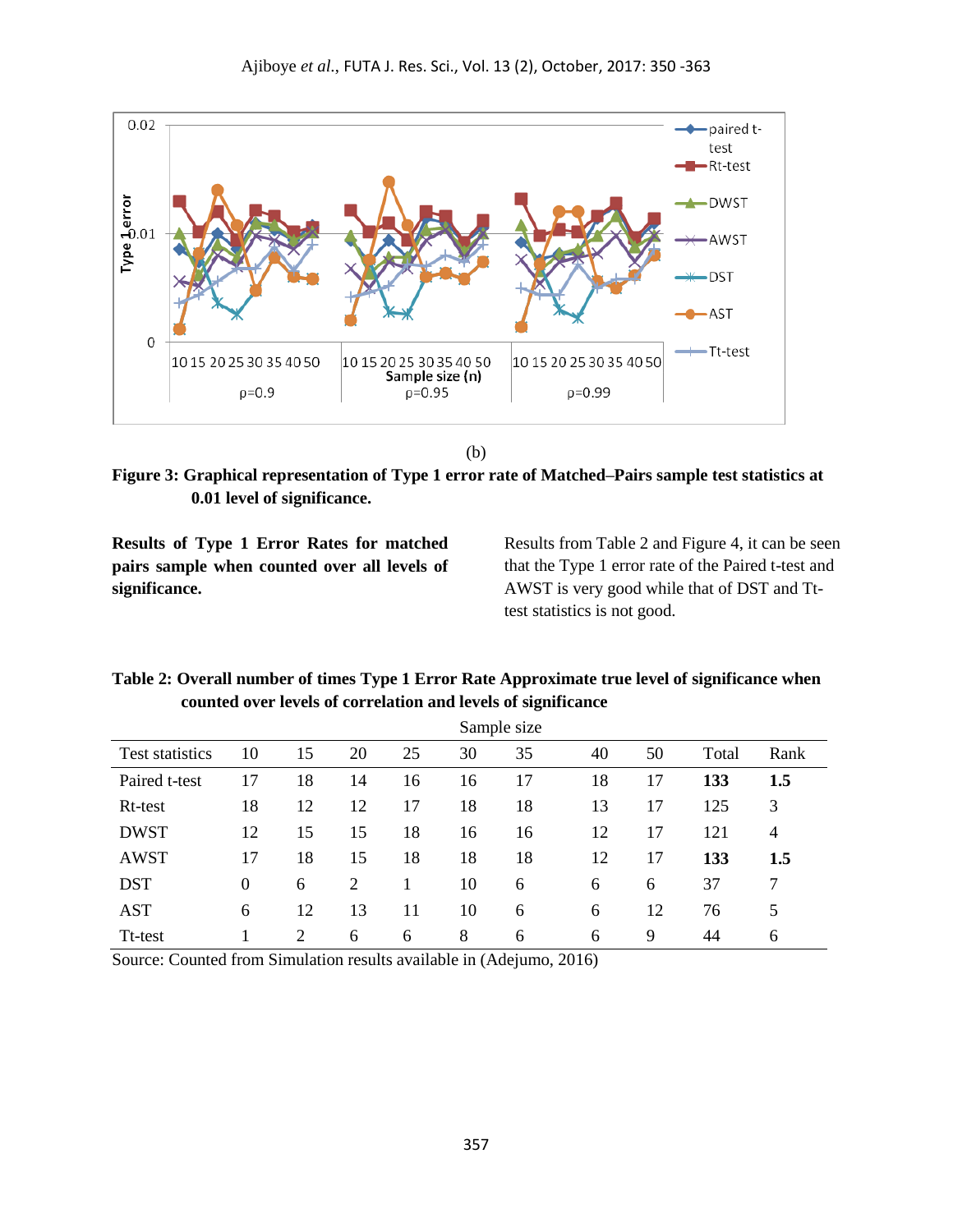

**Figure 4: Bar chart showing overall total number of times Type 1 error Rate approximate true levels of significance over all levels of correlations and significance**

# **Sensitivity and Robustness Investigation of Matched-pairs test Statistic**

In order to assess the sensitivity and robustness of the test statistics, displayed and discussed are the samples of graphical representations of power rate of the inferential test statistics at 0.1 level of significance under different values of correlation, 10%outliers and magnitude of outliers.

The results obtained about the test statistics having counted the number of times the error rate fall into the preferred interval over the levels of correlation, percentage and magnitude of outliers are presented in Table 3.

From Table 3 the following can be observed:

(i) At 0.1 level of significance, the AST is very robust while Tt- test is sensitive

- (ii) At 0.05 level of significance, the Rt- test and DST are robust while Tt- test is still sensitive
- (iii) At 0.01 level of significance, the Tt- test is most robust while Rt- test and DWST are sensitive.

Further counting over all the levels of significance resulted into Table 4and Figure 5.

Summarily, it can be concluded that the Sign test (AST and DST) and Tt-test Statistics are robust while DWST and the paired t-test are sensitive.

**Table 3: Number of times Power rate approximate true levels of significance when counted over levels of correlation, percentage and magnitude of outliers at the different levels of significance**

| Sample size  |             |                  |                  |                  |                |    |                  |    |                  |       |                |
|--------------|-------------|------------------|------------------|------------------|----------------|----|------------------|----|------------------|-------|----------------|
| Alpha        | Test        |                  |                  |                  |                |    |                  |    |                  |       |                |
| level        | statistics  | 10               | 15               | 20               | 25             | 30 | 35               | 40 | 50               | Total | Rank           |
|              | Paired t-   |                  |                  |                  |                |    |                  |    |                  |       |                |
|              | test        | 43               | 64               | 51               | 54             | 27 | 29               | 22 | 16               | 306   | 6              |
|              | Rt-test     | 33               | 97               | 26               | 32             | 62 | 55               | 39 | 24               | 368   | 3              |
| $\alpha=0.1$ | <b>DWST</b> | 57               | 96               | 26               | 26             | 61 | 47               | 38 | 24               | 375   | $\overline{2}$ |
|              | <b>AWST</b> | 33               | 64               | 26               | 32             | 62 | 55               | 39 | 27               | 338   | 5              |
|              | <b>DST</b>  | $\overline{0}$   | 30               | 45               | 18             | 69 | 68               | 58 | 67               | 355   | 4              |
|              | <b>AST</b>  | 39               | 159              | 75               | 68             | 70 | 68               | 58 | 33               | 570   |                |
|              | Tt-test     | $\boldsymbol{0}$ | $\boldsymbol{0}$ | $\boldsymbol{0}$ | $\overline{0}$ |    | $\boldsymbol{0}$ | 42 | $\boldsymbol{0}$ | 43    | 7              |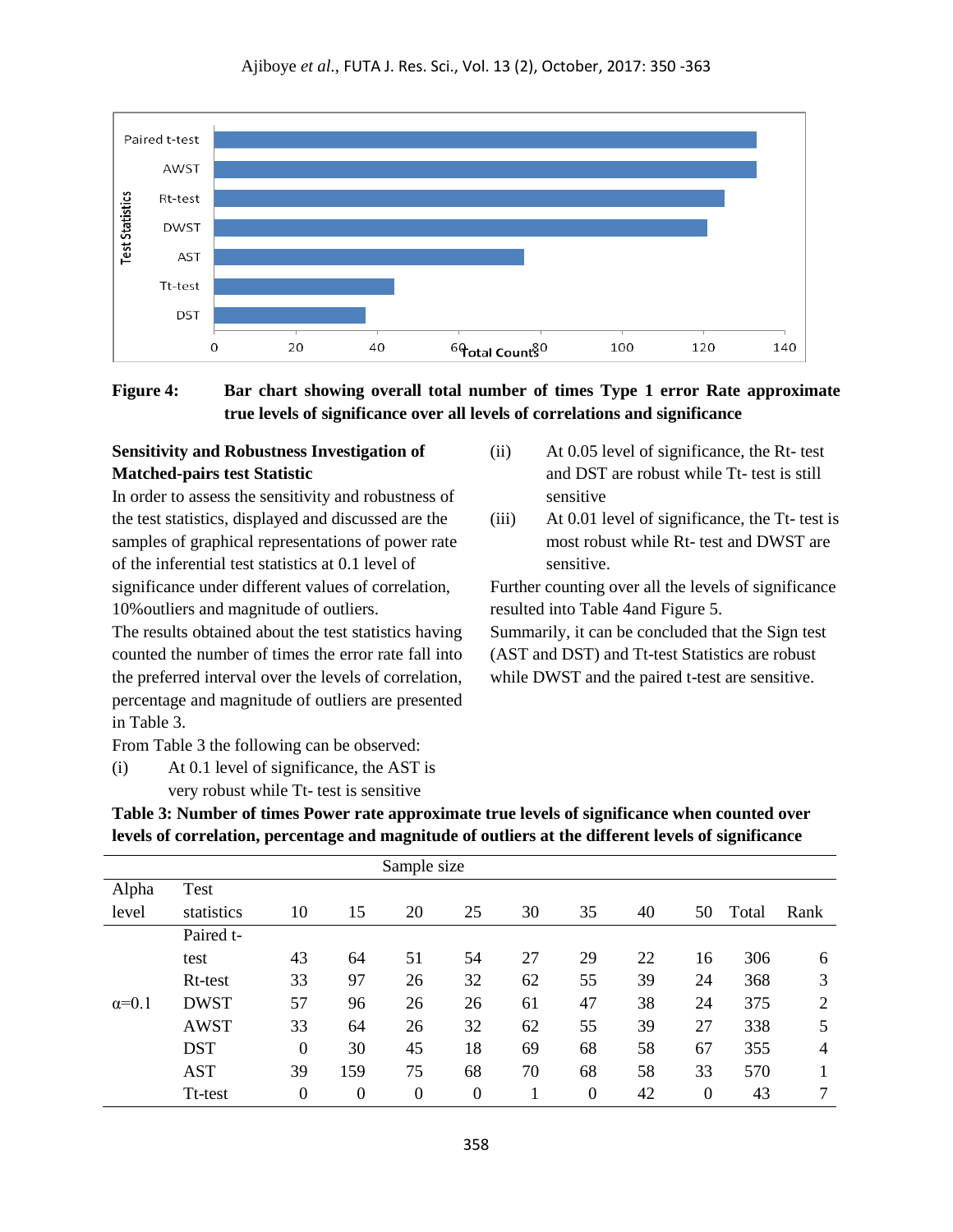|                 |             |                  |                  | Sample size  |                  |              |              |                  |                |       |                          |
|-----------------|-------------|------------------|------------------|--------------|------------------|--------------|--------------|------------------|----------------|-------|--------------------------|
| Alpha           | <b>Test</b> |                  |                  |              |                  |              |              |                  |                |       |                          |
| level           | statistics  | 10               | 15               | 20           | 25               | 30           | 35           | 40               | 50             | Total | Rank                     |
|                 | Paired t-   |                  |                  |              |                  |              |              |                  |                |       |                          |
|                 | test        | 24               | 22               | 16           | 21               | 19           | 16           | 7                | 8              | 133   | 5                        |
|                 | Rt-test     | 12               | 12               | 35           | 19               | 31           | 33           | 7                | 16             | 165   | 1                        |
| $\alpha=0.5$    | <b>DWST</b> | 12               | 18               | 17           | 16               | 31           | 32           | 7                | 7              | 140   | 4                        |
|                 | <b>AWST</b> | 12               | 18               | 17           | 16               | 31           | 32           | 7                | 9              | 142   | 3                        |
|                 | <b>DST</b>  | 21               | 42               | 21           | 16               | 10           | $\tau$       | 1                | 30             | 148   | $\mathbf{2}$             |
|                 | <b>AST</b>  | 21               | 42               | 21           | 18               | 9            | 6            | $\mathbf{1}$     | $\overline{0}$ | 118   | 6                        |
|                 | Tt-test     | $\boldsymbol{0}$ | $\boldsymbol{0}$ | $\mathbf{1}$ | $\boldsymbol{0}$ | $\mathbf{1}$ | $\mathbf{1}$ | $\boldsymbol{0}$ | 10             | 13    | $\tau$                   |
|                 |             |                  |                  | Sample size  |                  |              |              |                  |                |       |                          |
| Alpha           | <b>Test</b> |                  |                  |              |                  |              |              |                  |                |       |                          |
| level           | statistics  | 10               | 15               | 20           | 25               | 30           | 35           | 40               | 50             | Total | Rank                     |
|                 | Paired t-   |                  |                  |              |                  |              |              |                  |                |       |                          |
|                 | test        | 78               | 127              | 83           | 76               | 72           | 75           | 33               | 24             | 568   | $\overline{\mathcal{A}}$ |
|                 | Rt-test     | 87               | 75               | 79           | 77               | 47           | 59           | 37               | 25             | 486   | 6                        |
| $\alpha = 0.01$ | <b>DWST</b> | 50               | 105              | 72           | 66               | 54           | 67           | 40               | 30             | 484   | 7                        |
|                 | <b>AWST</b> | 71               | 125              | 70           | 61               | 62           | 74           | 47               | 30             | 540   | $\mathfrak{S}$           |
|                 | <b>DST</b>  | 56               | 158              | 81           | 112              | 114          | 88           | 83               | 86             | 778   | $\overline{2}$           |
|                 | <b>AST</b>  | 56               | 160              | 90           | 66               | 112          | 88           | 83               | 87             | 742   | 3                        |
|                 | Tt-test     | 63               | 144              | 176          | 107              | 139          | 147          | 157              | 161            | 1094  | $\mathbf{1}$             |

Source: Counted from Simulation results available in (Adejumo, 2016)



**(**a)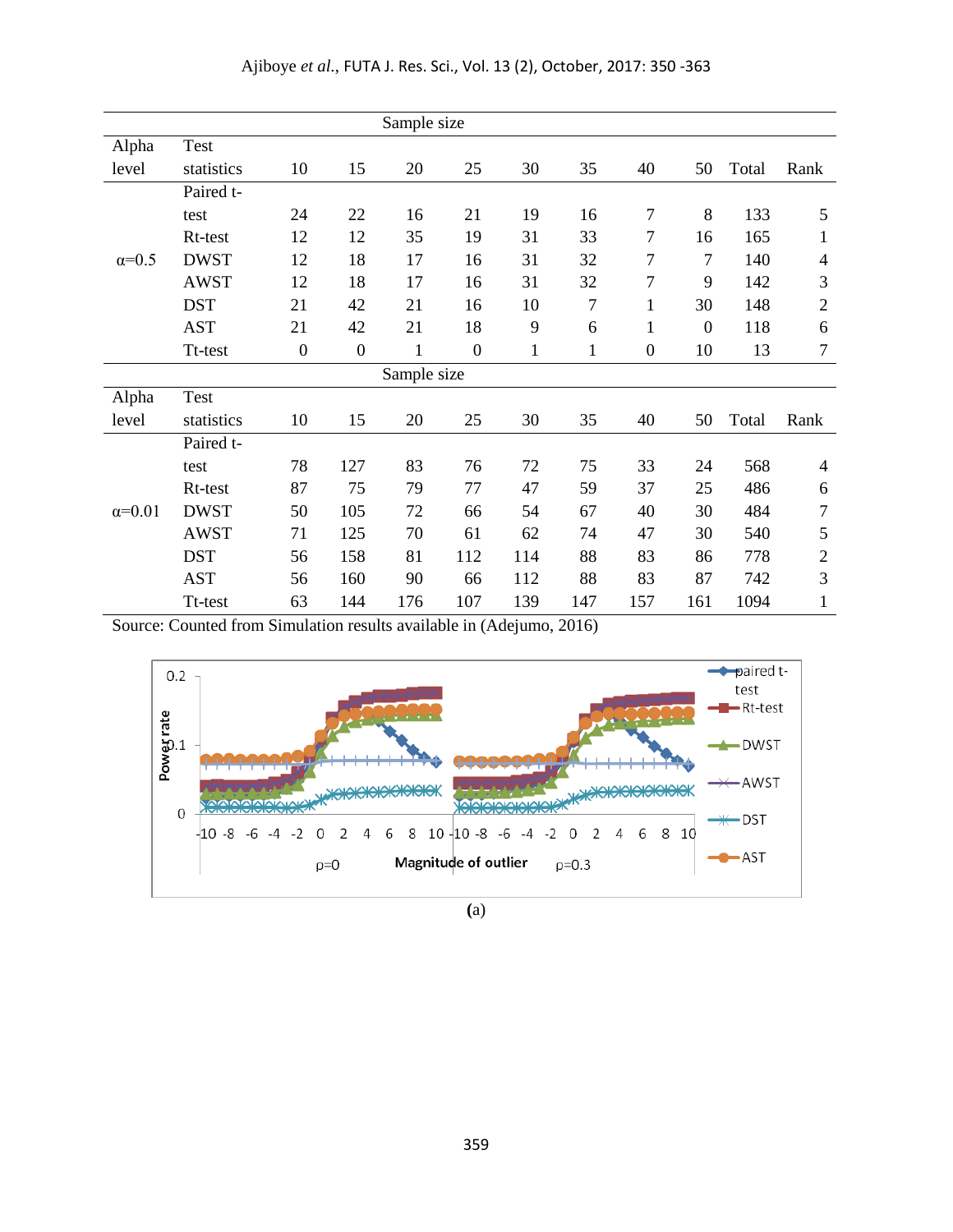

(b)



| I<br>$\sim$ |
|-------------|

 **Figure 5: Graphical representation of Power Rates of test statistics when n=10 with 10% outlier at 0.1 level of significance and all levels of correlation.**



(a)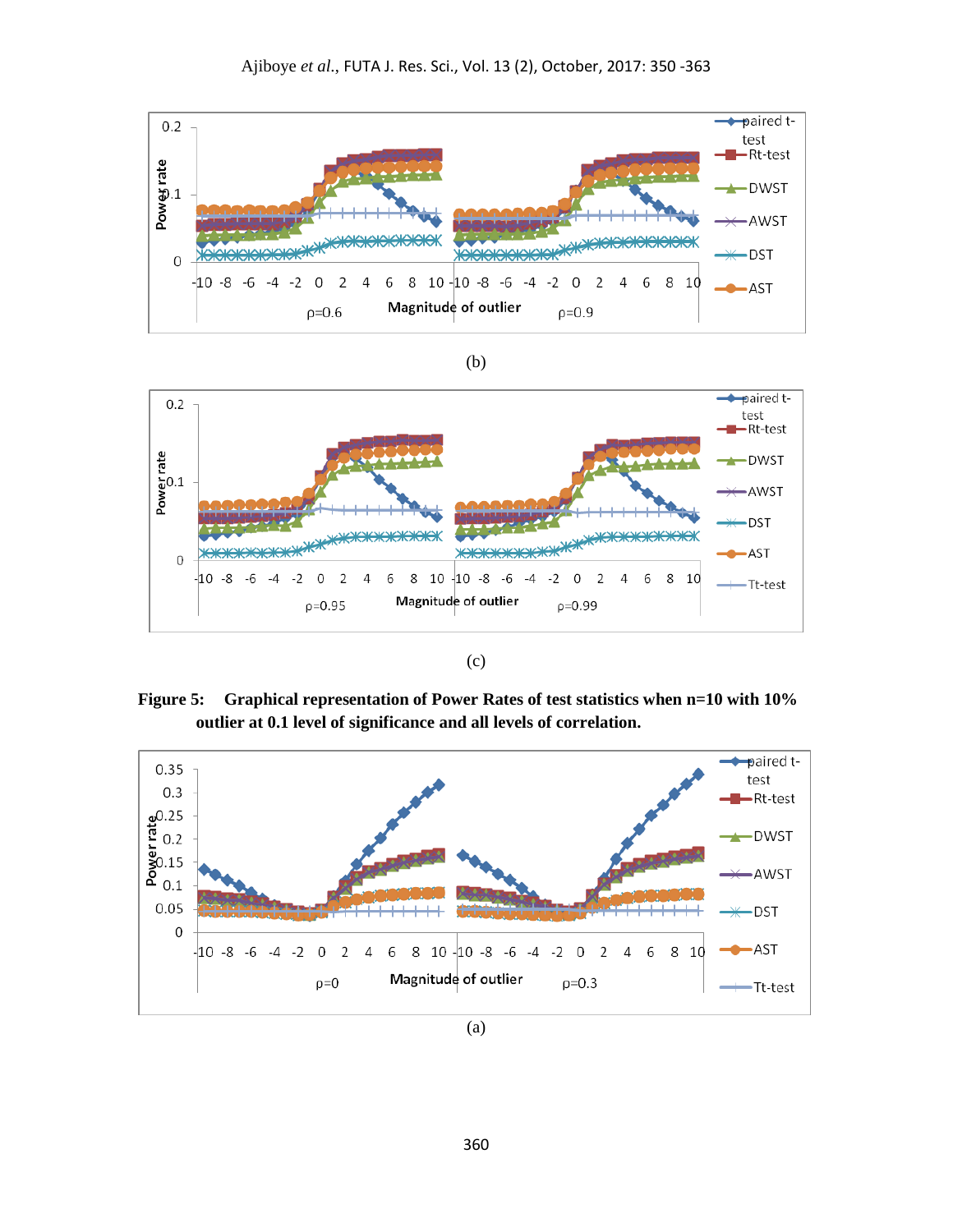

**Figure 6: Graphical representation of Power Rates of test statistics when n=40 with 10% outlier at 0.05 level of significance and all levels of correlation.**

**Table 4: Overall total number of times Power Rates Approximates True levels of significance when counted over all levels of correlation, percentage of outliers and levels of significance for paired sample problem.**

| Sample size     |     |     |     |     |     |     |     |     |       |      |
|-----------------|-----|-----|-----|-----|-----|-----|-----|-----|-------|------|
| Test statistics | 10  | 15  | 20  | 25  | 30  | 35  | 40  | 50  | Total | Rank |
| Paired t-test   | 145 | 213 | 150 | 151 | 118 | 120 | 62  | 48  | 1007  | 6    |
| Rt-test         | 132 | 184 | 140 | 128 | 140 | 147 | 83  | 65  | 1019  | 5    |
| <b>DWST</b>     | 119 | 219 | 115 | 108 | 146 | 146 | 85  | 61  | 999   | 7    |
| <b>AWST</b>     | 116 | 207 | 113 | 109 | 155 | 161 | 93  | 66  | 1020  | 4    |
| <b>DST</b>      | 77  | 230 | 147 | 146 | 193 | 163 | 142 | 183 | 1281  | 2    |
| <b>AST</b>      | 116 | 361 | 186 | 152 | 191 | 162 | 142 | 120 | 1430  |      |
| Tt-test         | 63  | 144 | 177 | 107 | 141 | 148 | 199 | 171 | 1150  | 3    |

Source: Counted from Simulation results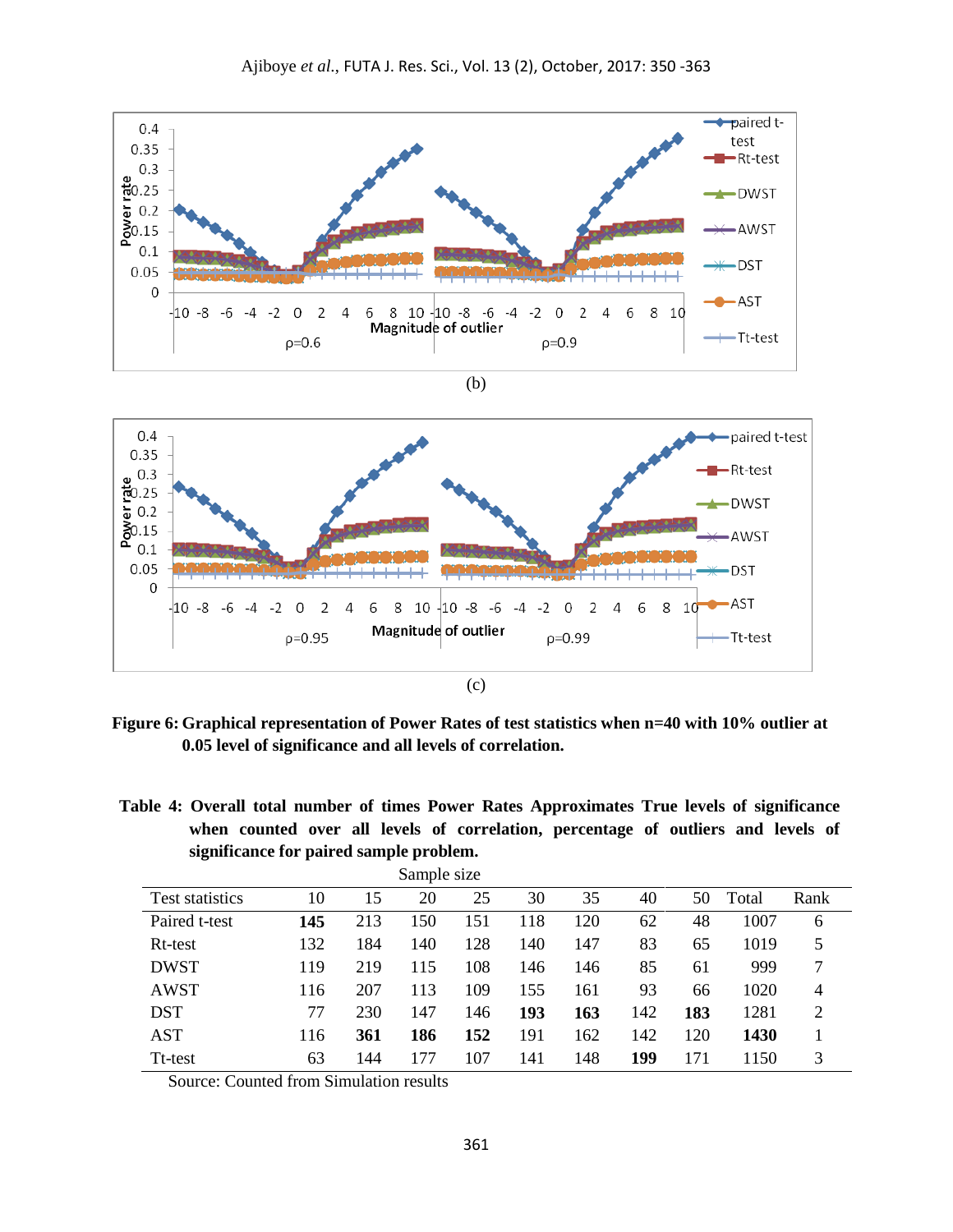

- Figure 7: Bar chart showing overall total number of times Power Rates approximate true levels of significance when counted over levels of correlation, percentage of outliers and all levels of significance.
- Table 5 gives the overall summary and conclusion of one and matched pairs sample inferential test statistics to outliers. They are outlined as follows:

|          | <b>Matched Pairs Sample Investigation</b> |                   |                     |  |  |  |  |  |  |
|----------|-------------------------------------------|-------------------|---------------------|--|--|--|--|--|--|
| $\alpha$ | <b>Type 1 Error</b>                       | <b>Robustness</b> | <b>Sensitivity</b>  |  |  |  |  |  |  |
|          | Paired t-test,                            |                   |                     |  |  |  |  |  |  |
|          | AWST,                                     |                   |                     |  |  |  |  |  |  |
| 0.1      | Rt-test                                   | AST               | Tt-test             |  |  |  |  |  |  |
|          | DWST, AWST,                               |                   |                     |  |  |  |  |  |  |
|          | Paired t-test,                            |                   |                     |  |  |  |  |  |  |
| 0.05     | Rt-test,                                  | Rt-test           | Tt-test             |  |  |  |  |  |  |
|          | Paired t-test,                            |                   |                     |  |  |  |  |  |  |
|          | DWST, AWST,                               |                   | DWST,               |  |  |  |  |  |  |
| 0.01     | Rt-test,                                  | Tt-test           | R <sub>t-test</sub> |  |  |  |  |  |  |
|          | Paired t-test,                            | AST, DST,         | DWST,               |  |  |  |  |  |  |
| Overall  | <b>AWST</b>                               | Tt-test           | Paired t-test       |  |  |  |  |  |  |

|  | Table 5: Summary of findings for Matched-Pairs Sample Test Statistics |  |
|--|-----------------------------------------------------------------------|--|
|  |                                                                       |  |

#### **CONCLUSION**

From Table 5, the following can be observed:

At 0.1 level of significance, paired t-test, AWST and Rt-test were identified to have better Type 1 error rate, the AST is very robust while Tt- test is sensitive to outlier. At 0.05 level of significance, the DWST, AWST, Paired t-test and Rt- test in this order have good Type I error rate and DST are robust while Tt- test is still sensitive. At 0.01 level of significance, the Paired t-test, DWST, AWST, and Rt-test have better Type 1 error rate, Tt- test is

most robust test statistic to outlier while Rt- test and DWST are sensitive. Hence, over all levels of significance it can be concluded that the Paired ttest and AWST have good type 1 error rate, the Sign test (AST and DST) and Tt-test Statistics are robust while DWST and the paired t-test are the most statistics sensitive to outliers.